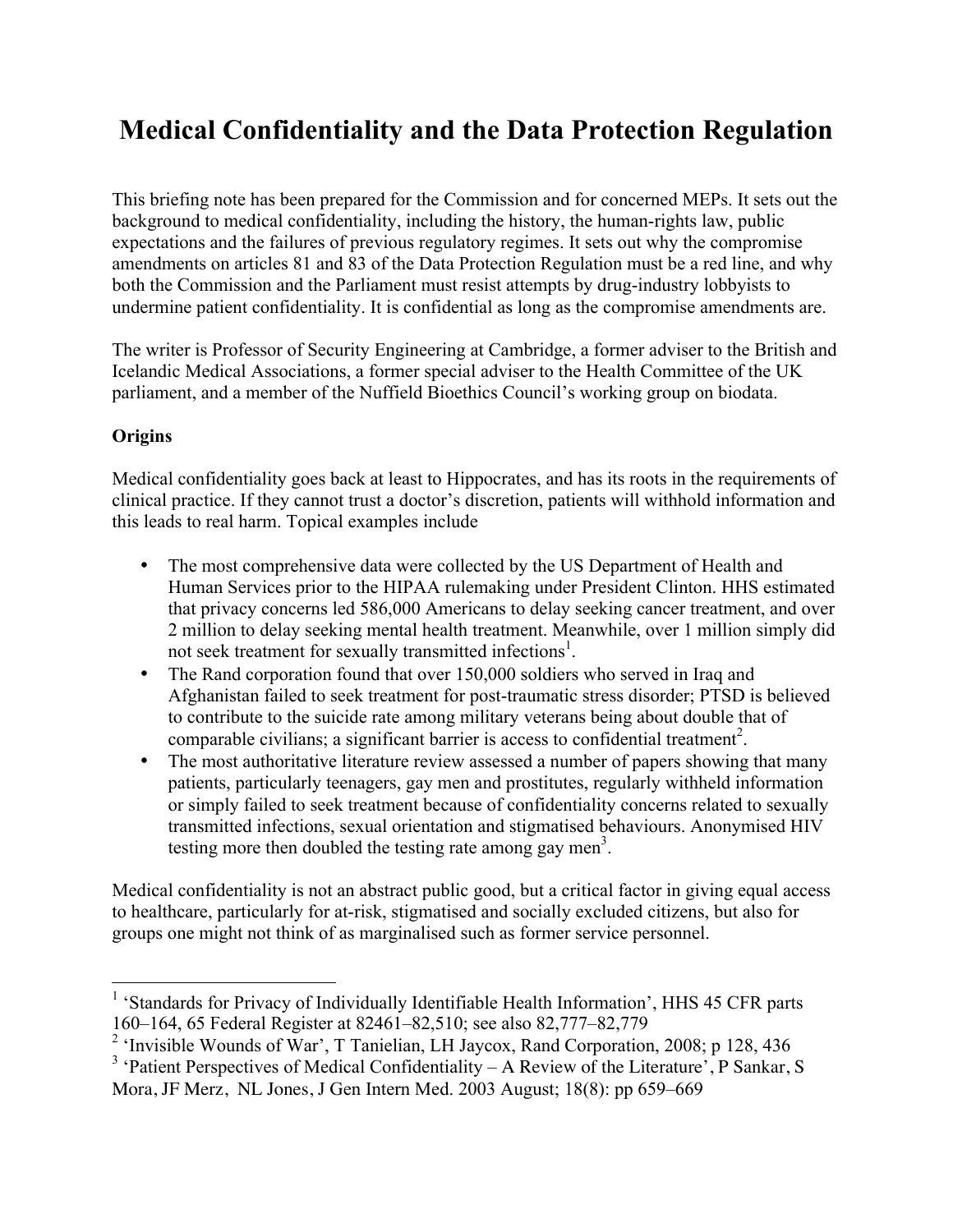### **History of research ethics**

The importance of medical confidentiality has long been recognised by the medical profession. However the profession does not always speak with one voice. Doctors with long-term care of individual patients, such as GPs and psychiatrists, tend to be very concerned about privacy; surgeons can be less so; while the minority of doctors who work in public health or research can be vocal advocates of getting access to other doctors' data.

Research has led to a number of serious abuses, which drove the development of research ethics.

- In the Tuskegee syphilis experiment, US doctors studied the progression of untreated syphilis in rural African-American men who were led to believe they were getting free healthcare. The experiment ran from 1932 to 1972, but even after effective antibiotic treatments became available in 1947, infected men were not treated.
- Dr Karl Brandt was Hitler's personal physician, and ran a euthanasia program from 1939. He also did human experiments on prisoners of war and the civilians of occupied countries without their consent, as did his colleague Dr Josef Mengele who experimented on twins at Birkenau from 1943–5; subjects were often killed and dissected afterwards. Brandt was hanged in 1948; Mengele escaped and died in Brazil.
- In the UK Alder Hey scandal, the press discovered that pathologists were routinely saving "interesting" body samples from patients living and dead, without any kind of consent. Parents discovered that body parts of their dead children had been kept without their knowledge. This did serious damage to public trust and the consequences have impaired research in pathology ever since. There was a similar scandal in Ireland.

The Nazi doctors' trial led to the Nuremberg code in 1948, under which the voluntary and informed consent of subjects is essential. The subject must have the freedom to choose, without deceit or duress, and must be able to exit from the experiment at any time. This led later to the Declaration of Helsinki on ethics in medical research in 1964, which was revised in 1975 after Tuskegee to incorporate the need for an independent institutional review board or ethics committee, and subsequently in 1983, 1989, 1996, 2000 and 2008. The Declaration is managed by the World Medical Association and is ethically binding on physicians. The Declaration upholds the right of patients to make informed decisions about participation in research, both initially and afterwards.

Until about the mid-1990s, the main ethical debates were related to drug trials: was it wrong to give placebos to HIV sufferers once effective antiretroviral drugs existed? And was it ethical to test drugs in less developed countries if their citizens or health services could not afford them? Since then, the growing issues have been informational: is it ethical to use whole populations as subjects in observational epidemiology and research, without giving them a right to opt out? And what are the ethical issues arising from low-cost sequencing of the human genome?

These issues came together in Iceland in the late 1990s: the government wanted to sell the nation's medical records for research in return for modern IT systems, but the Supreme Court objected and the enterprise failed. It did so on the basis of European law.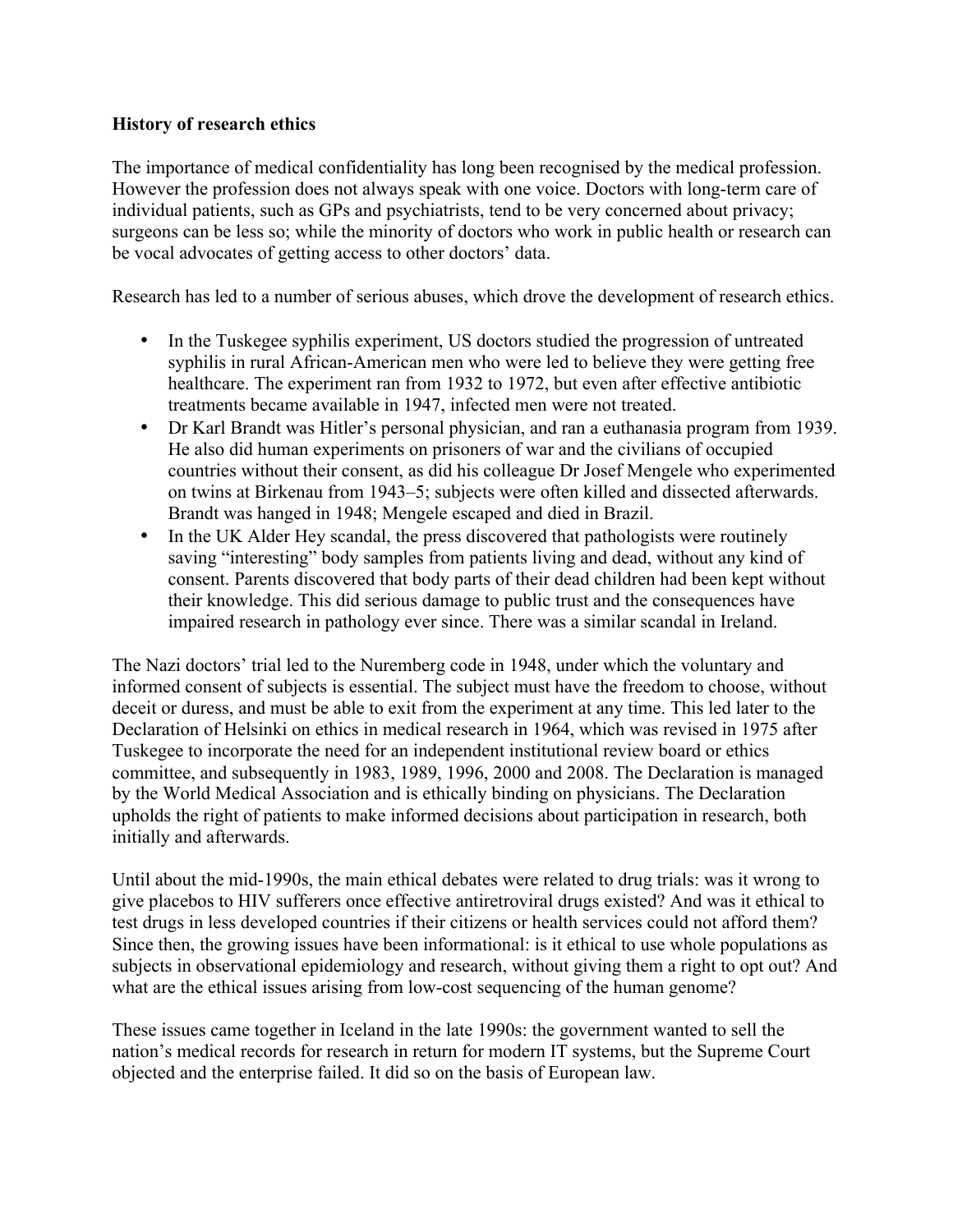## **Legal background**

The European Convention on Human Rights codified the right to privacy in 1948; states must respect privacy except where exceptions are necessary, proportionate and set out in law that is clear enough for their effects to be foreseeable. A later, more specific international provision was the Council of Europe Committee of Ministers' Recommendation No.R(97)5 on the Protection of Medical Data which elaborated standards for privacy in electronic health records, clarifying the exceptions and derogations reasonable for public health, health service management and research. This recommendation also started to engage data-protection concepts such as subject access rights with health IT. The EU's Article 29 Working Party on Data Protection has provided further guidance in the case of medical records, which specifically excludes the use of patient data for research without consent<sup>4</sup>.

In 2010, the European Court of Human Rights decided the case I v Finland. Ms I was a nurse at a hospital in Helsinki who was HIV positive. The systems at the hospital enabled every clinician to see every patient's notes, and in consequence her colleagues discovered her HIV status, and hounded her out of her job. She sued for compensation, and the ECHR found that Finland had breached her right to privacy by failing to provide an environment in which she could keep her medical information confidential: "What is required in this connection is practical and effective protection to exclude any possibility of unauthorised access occurring in the first place."<sup>5</sup>

The national legal provisions among Member States vary rather widely, despite the Data Protection Directive. Denmark has a central research database of medical data, lightly deidentified by replacing the patient's name and address with a hash of their social security number (this is like the scheme adopted in Iceland but later found to be unsatisfactory by its Supreme Court). Germany has strict privacy law, which caused problems on reunification; the former East Germany had good cancer registries but the data had been collected by force; it took a lot of work to anonymise these to the standards required by West German law<sup>6</sup>. The UK had a free-forall until 2000 when a central ethical review procedure was set up for non-consensual access to records; in 2013 the Government announced that records will by default be available for researchers under such a process but patients will have a right to opt out.

A complicating factor in the development of such policies has been anonymisation. Many researchers and policymakers had hoped that data could be scrubbed well enough to be not "personal" any more. But medical data cannot in general be made completely anonymous while still remaining useful for research. If successive healthcare episodes in an individual's life cannot be linked, then most interesting research cannot be done; yet if they are linked, then the publiclyknown episodes or context in a patient's life can identify them, and the linking then exposes sensitive data. A summary can be found in the Royal Society's 2012 report on open science<sup>7</sup>.

<sup>&</sup>lt;sup>4</sup> Working Document on the processing of personal data relating to health in electronic health records (EHR), Article 29 Data Protection Working Party, 00323/07/EN WP 131  $5$  I v Finland ECHR (Application no. 20511/03) 17/07/2008

<sup>&</sup>lt;sup>6</sup> 'Clinical Record Systems on Oncology. Experiences and Developments on Cancer Registers in Eastern Germany' B Blobel, Personal Medical Information (1996) pp 39–56

<sup>&</sup>lt;sup>7</sup> 'Science as an Open Enterprise', Royal Society, 21 June 2012